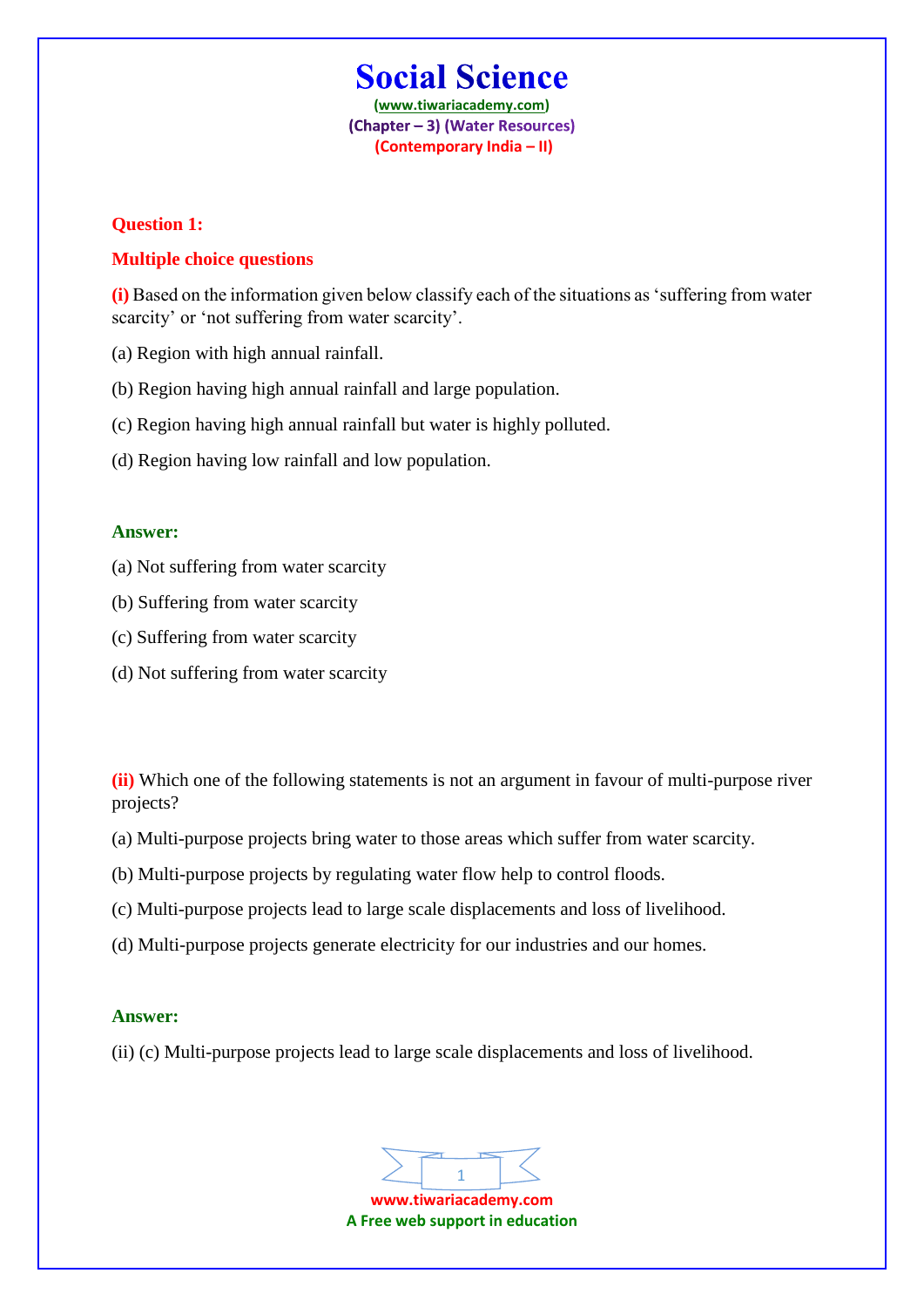# **Social Science**

**(www.tiwariacademy.com)** (Chapter - 3) (Water Resources) **(Contemporary India – II)**

**(iii)** Here are some false statements. Identify the mistakes and rewrite them correctly.

(a) Multiplying urban centres with large and dense populations and urban lifestyles have helped in proper utilisation of water resources.

(b) Regulating and damming of rivers does not affect the river's natural flow and its sediment flow.

(c) In Gujarat, the Sabarmati basin farmers were not agitated when higher priority was given to water supply in urban areas, particularly during droughts.

(d) Today in Rajasthan, the practice of rooftop rainwater water harvesting has gained popularity despite high water availability due to the Rajasthan Canal.

# **Answer:**

(a) Multiplying urban centres with large and dense populations and urban lifestyles have caused the over exploitation of water resources.

(b) Regulating and damming of rivers affect their natural flow and causes the sediment to settle at the bottom of the reservoir.

(c) In Gujarat, the Sabarmati basin farmers were agitated when higher priority was given to water supply in urban areas, particularly during droughts.

(d) Today in Rajasthan, the practice of rooftop rainwater harvesting is on the decline due to the Rajasthan canal.

# **Question 2:**

**Answer the following questions in about 30 words.**

**(i)** Explain how water becomes a renewable resource.

# **Answer:**

All water that is used primarily ends up in the sea. From there, it enters the hydrological cycle in the form of water vapour. Freshwater is renewed by this cycle when precipitation occurs. Hence, water is a renewable resource.

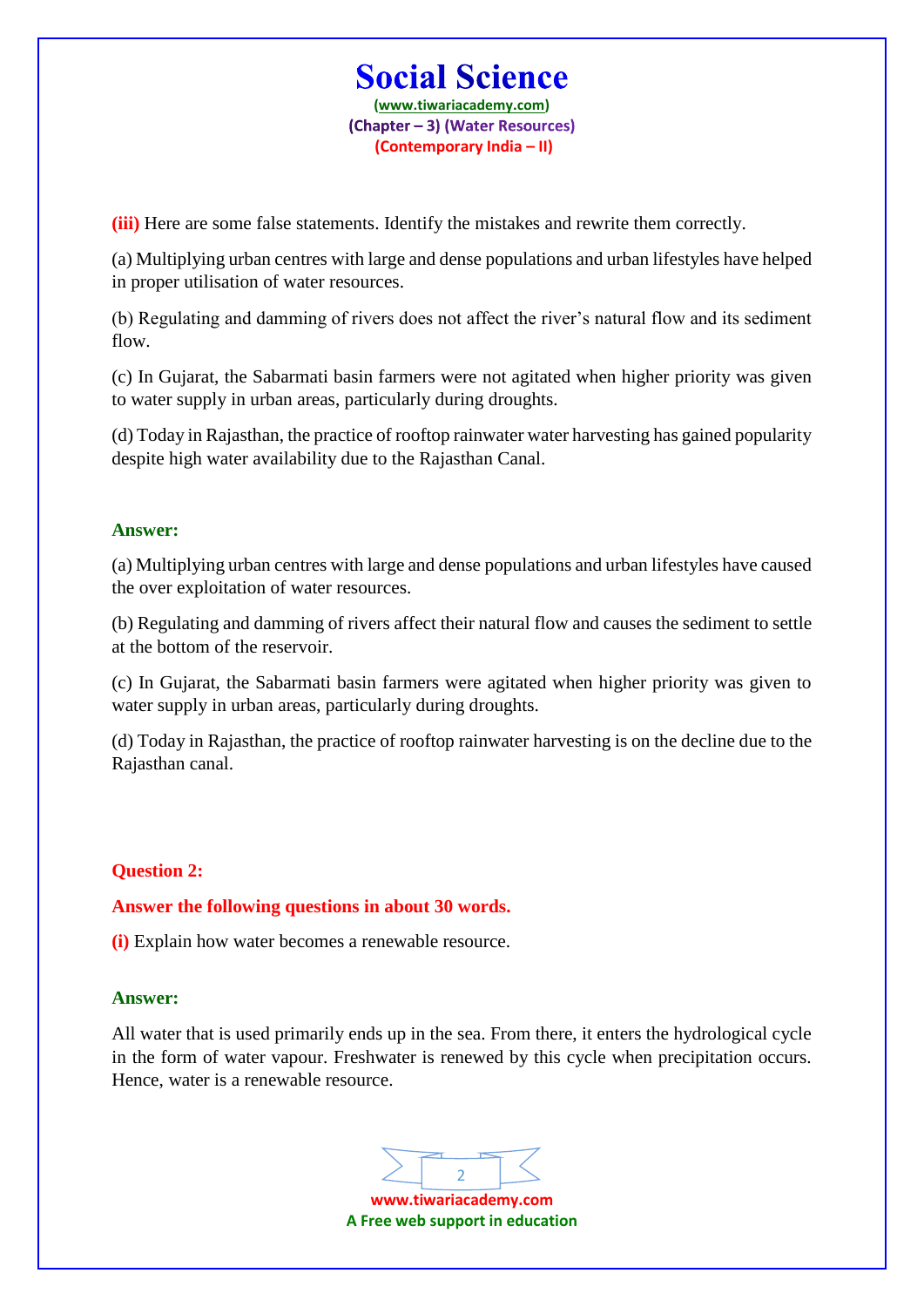**Social Science (www.tiwariacademy.com)** (Chapter - 3) (Water Resources) **(Contemporary India – II)**

**(ii)** What is water scarcity and what are its main causes?

## **Answer:**

Water scarcity or water stress occurs when water availability is not enough to match the demand for water. It is caused by an increase in population, growing demand for water, and unequal access to it.

**(iii)** Compare the advantages and disadvantages of multi-purpose river projects.

## **Answer:**

Multipurpose river projects help in irrigation, electricity production, flood control, inland navigation and fish breeding. However, the reservoirs destroy local flora and fauna. Many native villages are submerged, and people lose their livelihood, with little or no hope of rehabilitation.

# **Question 3:**

#### **Answer the following questions in about 120 words.**

**(i)** Discuss how rainwater harvesting in semi-arid regions of Rajasthan is carried out.

#### **Answer:**

Houses in the semi – arid regions of Rajasthan have traditionally constructed tanks for storing drinking water. They are big and are a part of the well-developed rooftop rainwater harvesting system. The tanks are constructed inside the main house or the courtyard, and are connected to the sloping roofs of the houses through a pipe. The rain falling on the rooftop travels down and is stored in the tanks. The first spell of rain is not collected as this water cleans the roof and the pipes. The rainwater from the subsequent spells is collected. This water is used till the next rainy season, and is a reliable source of water even after other sources have dried up. The tanks also help in cooling the houses as rooms built around them have generally low temperatures due to conduction.